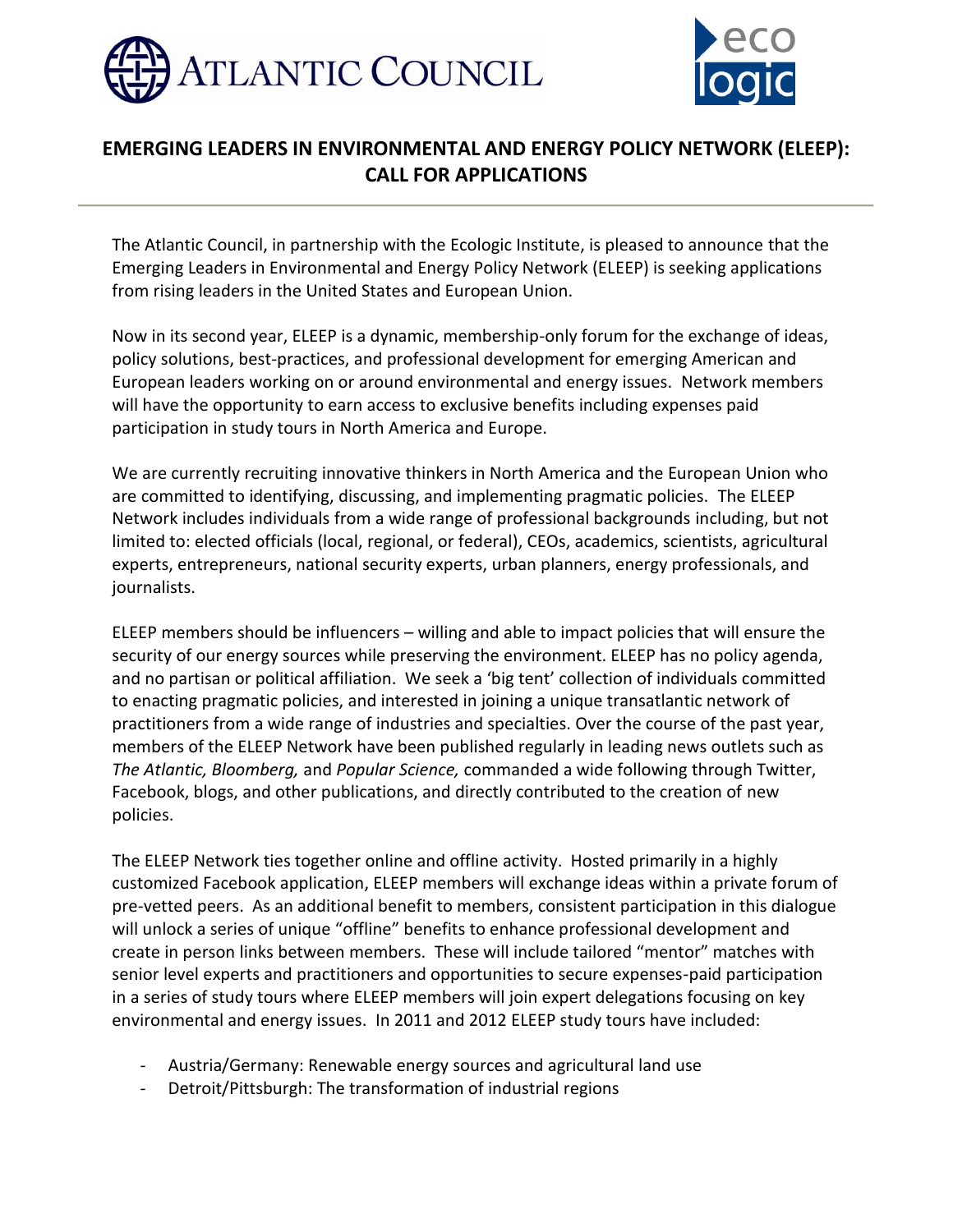



- Northern Germany/Denmark: the European energy market
- Brussels: ELEEP Summit
- Budapest: Water and waste management
- Denver/San Francisco: The US energy market
- Paris/Stuttgart: Transportation and urban infrastructure

In 2013-14 ELEEP will conduct at least four new study tours in the EU and US and host its second ELEEP Summit. While the locations have not yet been determined, the study tours will likely focus on the following issue areas and take place on the following dates:

- April/May 2013: Energy Efficiency, US or EU
- June/July 2013: Sustainable Transportation and mobility, US or EU
- November/December 2013: Distributed Power Generation, tour will end in Poland on the sidelines of the United Nations Framework Convention on Climate Change (UNFCCC) meetings
- January 2014: Water-Energy Climate Change Nexus, US or EU
- March/April 2014: ELEEP Summit, US or EU

ELEEP is membership only. We currently seek North American and European Union citizens between the ages of 25-40 who work in a position to influence the debate at the local, regional, national, or international level. Candidates should represent a broad spectrum of professions in the energy or environment field.

Ideal candidates will have at least 5-10 years of work experience in a related field, and a desire to share best practices and seek professional collaboration with a network of peers on both sides of the Atlantic.

### **About the Atlantic Council**

The Atlantic Council is a non-partisan, non-profit think tank chaired by Senator Chuck Hagel. The Council promotes constructive U.S. leadership and engagement in international affairs based on the central role of the Atlantic community in meeting the international challenges of the 21st century. The Council has a long history of engaging young leaders in the Atlantic Community, having run exchange programs for nearly 50 years. Past young leaders have gone on to become US Senators, EU Commissioners, Ambassadors, ranking government officials, newspaper editors and CEOs. The Council's Young Atlanticist program is a proven leader in bringing together today's top policymakers and tomorrow's leaders for in-depth and open discussions. Most notably, the Council organized youth events at the Chicago, Lisbon, Prague, Istanbul, and Bucharest NATO summits, each time bringing together 130-180 future leaders from over fifty countries to meet directly with top Alliance and national decision-makers. In addition to this work, the Young Atlanticist program runs the Young Turkey/Young America exchange program, which connects rising foreign policy leaders in the United States and Turkey, and the Emerging Leaders in Environmental and Energy Policy Network, the first transatlantic network for young leaders in these fields. Those who have met with the Council's "Young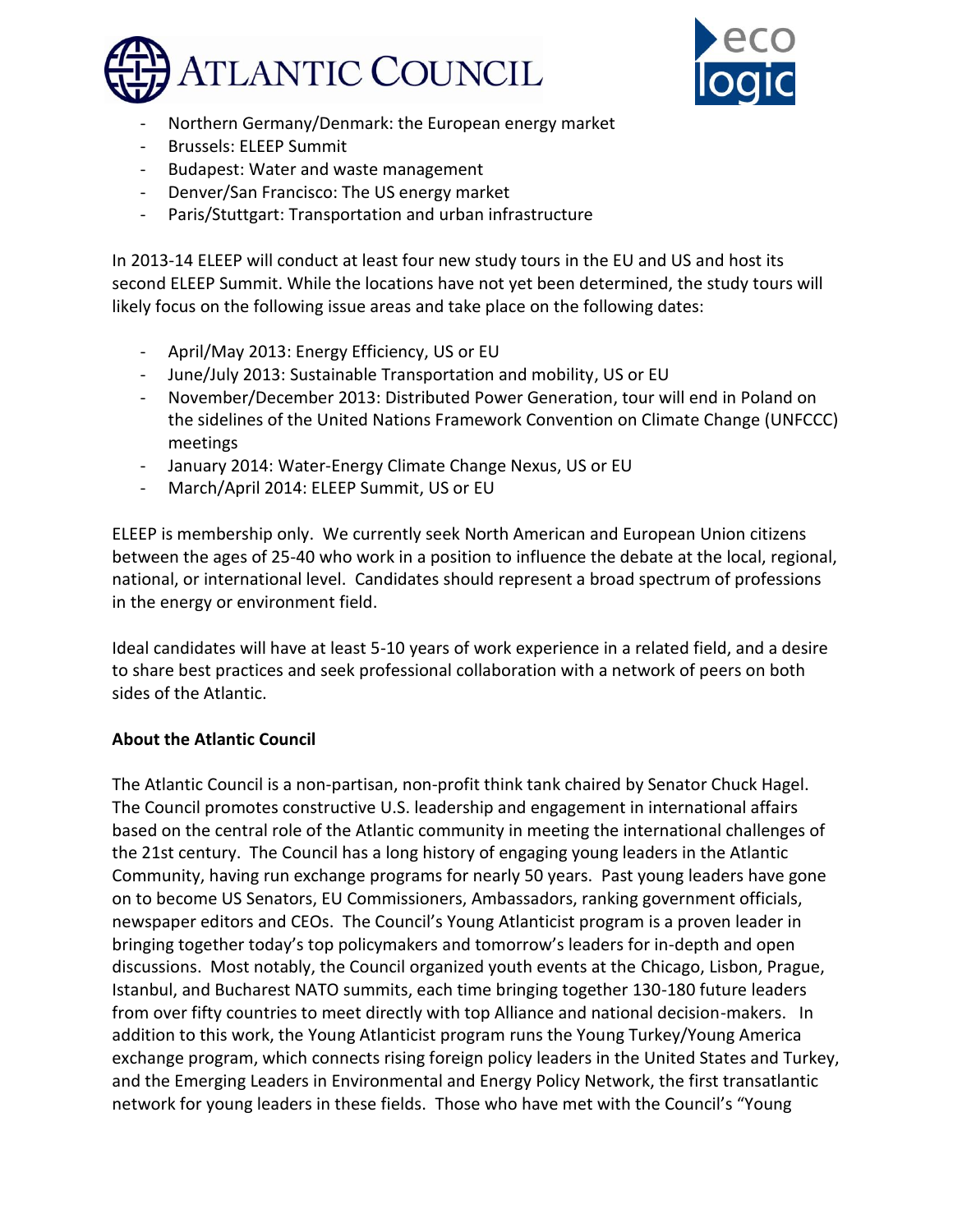



Atlanticists" include: President Barack Obama, German Chancellor Gerhard Schröder, Czech President Vaclav Havel, Turkish Prime Minister Recip Tayyip Erdogan, Afghan President Hamid Karzai, Georgian President Mikhael Saakashvili, UN Secretary General Ban Ki-moon, NATO Secretaries General Lord Robertson, Jaap de Hoop Scheffer, and Anders Fogh Rasmussen, General David Petraeus, former Secretary of State Madeleine Albright, former Secretary of State Henry Kissinger, and many others.

#### **About the Ecologic Institute**

The Ecologic Institute is a private not-for-profit think tank for applied environmental research, policy analysis and consultancy with offices in Berlin, Brussels, Vienna, and Washington DC. An independent, non-partisan body, the Ecologic Institute is dedicated to bringing fresh ideas to environmental policies and sustainable development. The Ecologic Institute's work programme focuses on obtaining practical results. It covers the entire spectrum of environmental issues, including the integration of environmental concerns into other policy fields. Founded in 1995, the Ecologic Institute is a partner in the network of Institutes for European Environmental Policy. The Ecologic Institute acts in the public interest; donations are tax-deductible.

## **ELEEP Application**

#### Applicant Requirements

- Mid-career professionals whose work focuses on the areas of energy and/or environmental policy at a local, regional, national, or international level
- Between 25 and 40 years of age
- American or European Union citizenship
- English fluency
- A willingness to participate in building a first of its kind transatlantic best practices network

### Application Requirements\*

- Contact information
- Essays
- Curriculum vitae
- Suggested mentor/s (who you would want to be mentored by, also feel free to recommend people in your network who would be interested in mentoring other members).

#### Application Submission\*

#### **Applications will be accepted on a rolling basis.**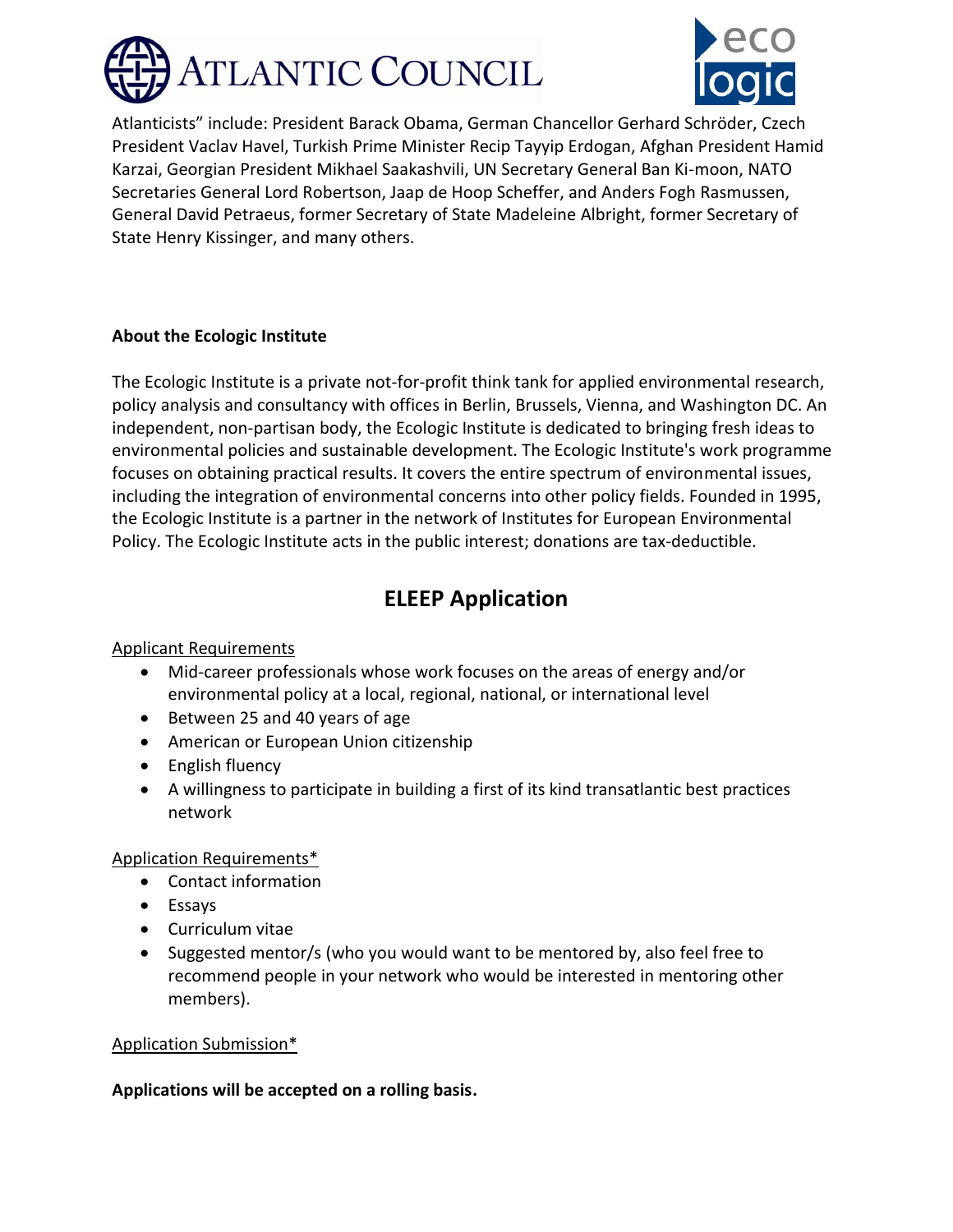



Please submit completed applications by e-mail attachment to [yanapplications@acus.org](mailto:yanapplications@acus.org) **with the subject line "Last Name\_First Name\_ELEEP Application."** Please attach all documents as a single word doc file.

*\* PLEASE NOTE that incomplete applications will not be considered.*

## **CONTACT INFORMATION**

| Last Name | <b>First Name</b> | Email | <b>Mailing</b><br><b>Address</b> | <b>Country of</b><br><b>Residence</b> |
|-----------|-------------------|-------|----------------------------------|---------------------------------------|
|           |                   |       |                                  |                                       |
|           |                   |       |                                  |                                       |

| Date of Birth<br>(Day/Month/Year) | Citizenship | <b>Employer</b> | <b>Job Title</b> | How did you hear<br>about ELEEP? |
|-----------------------------------|-------------|-----------------|------------------|----------------------------------|
|                                   |             |                 |                  |                                  |
|                                   |             |                 |                  |                                  |

\*Note: Please use a semi-colon (";") to denote a new line or paragraph. Ex: 1101  $15^{th}$  St. NW; Washington, DC 20005

# **Current CV**

*(INSERT)*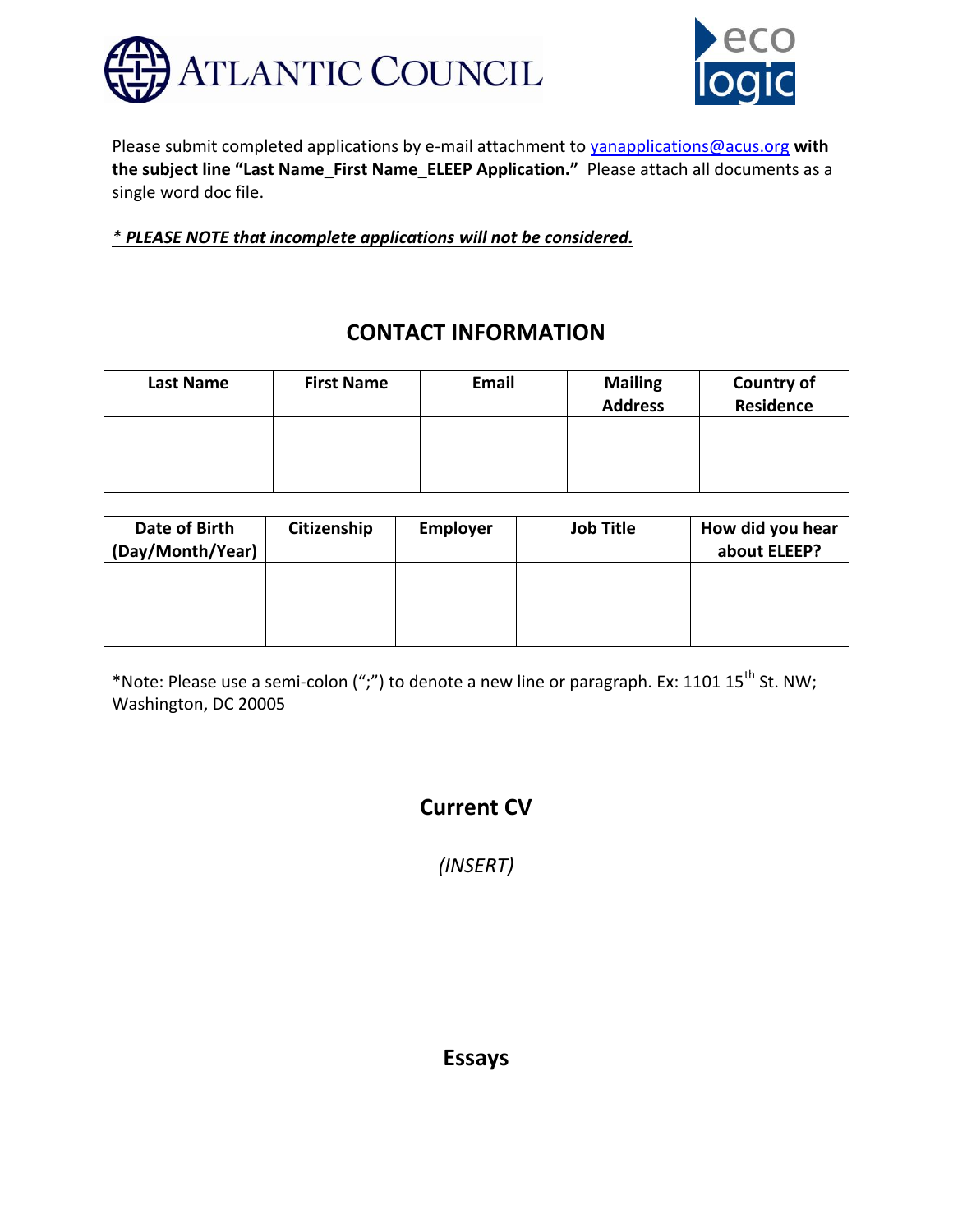



*1. In order to create a successful best-practices network, we need active participation from our members on a regular basis. Please comment on your qualifications for the ELEEP network with specific reference to your willingness to be an active contributor to the transatlantic community, and desire to help create a successful network of likeminded professionals. (750 word maximum)*

*(INSERT)*

*2. What is your big idea? Please describe an innovative yet practical development in your field that can positively impact the environmental and/or energy policy landscape without prohibitive cost. (750 word maximum)\*\* Note – responses from accepted candidates will be shared privately within the network.* 

*(INSERT)*

**Suggested Mentor/s**